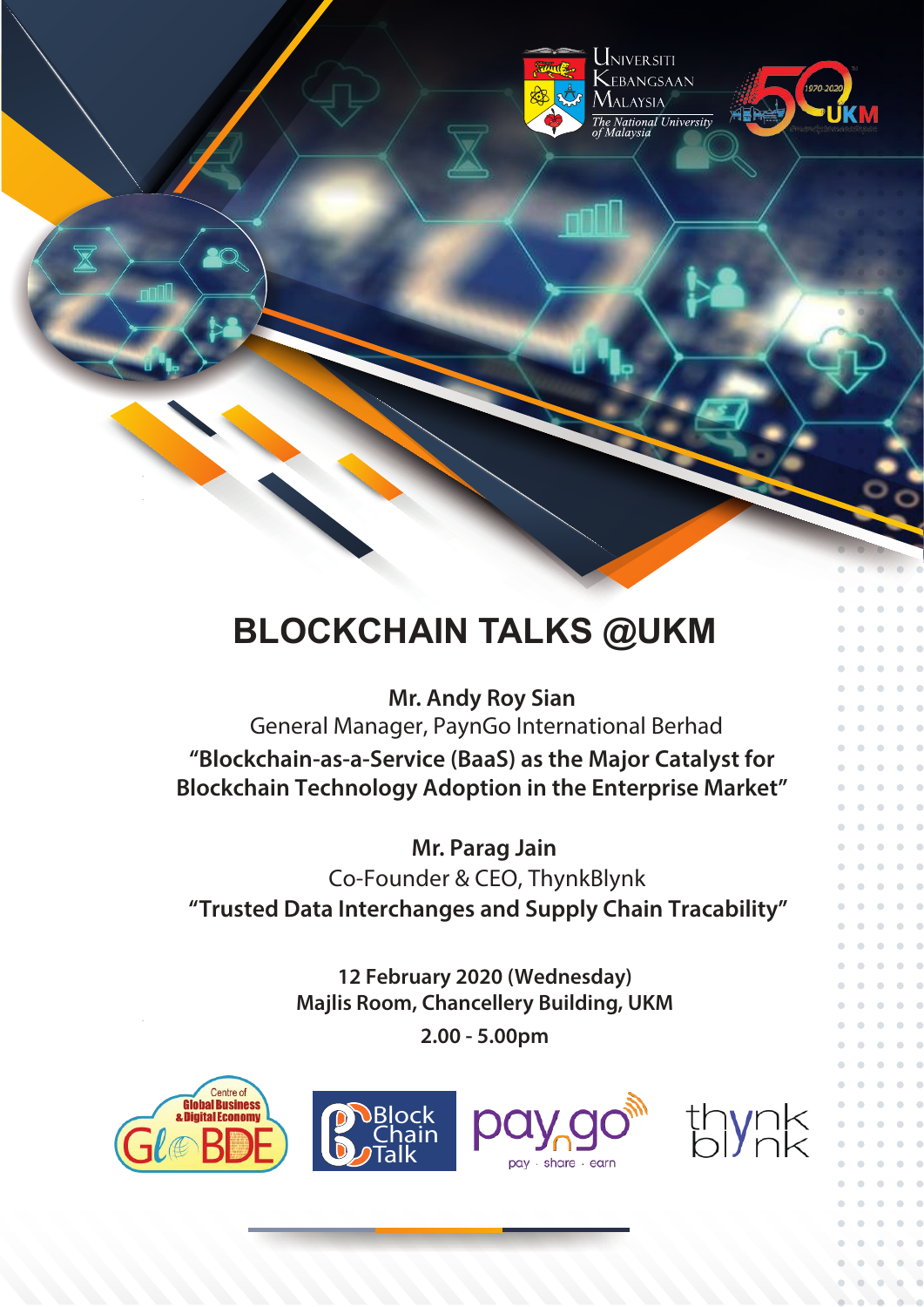#### **Center for Global Business and Digital Economy Studies (GloBDE)**

Center for Global Business and Digital Economy Studies or GloBDE, established on the 1st of June 2018 to generate and promote advanced knowledge to leverage emerging technologies and best practices in global business and digital economy for sustainable and competitive businesses, government and society. The GloBDE research group presents a strong research team in four main clusters. First, Global Business & Competitiveness Cluster to empower government, business and society through digital means and novel ideas to enhance productivity and improve policy, best practice and living standard. Second, Emerging Technology & Big Data Cluster to deploy big data analytics and cutting-edge technologies for producing high quality evidence-based research and better managerial decision. Third, Global Competency & Innovation Cluster to plan and manage technical and non technical competencies through enhancing employees' new knowledge, up to date skills, latest cognitive and affective abilities, positive attitudes and master current capabilities to achieve organizational strategy and goals. Fourth, Global Financial Analytics & Financialization Cluster to create and promote innovative solutions to real financial issues and financialization through the use of quantitative tools that are needed to sift complex, tech-driven financial data and analysis.

#### **Objective Blockchain Talks: "Blockchain Sandbox in UKM"**

 $\overline{\phantom{a}}$ 

 $\Box$  $\alpha$  $\alpha$ 

 $\bullet$ 

- 1. To support and accelerate academic research, technical development and innovation inblockchain, cryptocurrency and digital payments in Malaysia.
- 2. Collaborate on research and technical development that will stimulate widespread understanding and innovation in blockchain.
- 3. Stimulate ideas and dialog among students, faculty, technologists and business leaderson topics of shared interest.
- 4. Create new curriculum to meet high student demand for learning about blockchain, cryptocurrency and other FinTech topics.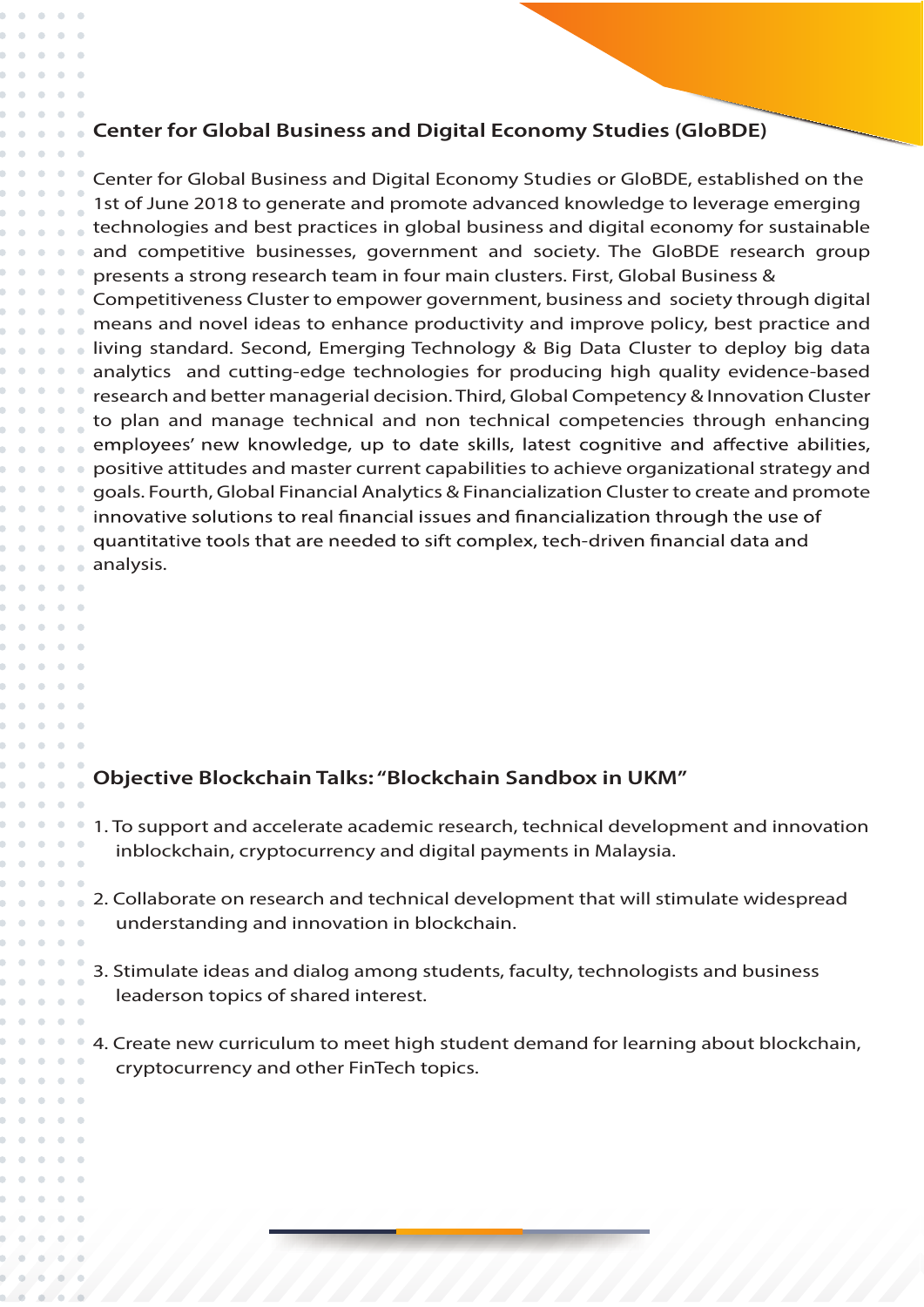## **ABOUT SPEAKERS**

 $\sim$ 

 $\sim$ 



**Mr. Andy Roy Sian** – General Manager, PaynGo International Bhd.

Andy Roy Sian is a public sector and digital transformation expert, facilitating large institutions pivot to Industrial Revolution 4.0. An Information Technology graduate with more than 16 years work experience in various capacities and performing roles such as Business & Strategy Development, Sales & Account Management, Strategic Partnership & Alliances, Web Design & Development, Program Management, Business Intelligence, Operations and Support. He was formerly the Director of Business Development, Public Sector for NEM Malaysia Sdn Bhd, a wholly-owned subsidiary of NEM.io Foundation, a global Blockchain technology organization, Assistant Vice President at POS Malaysia's e-Commerce unit, Manager of Malaysia Airports Holdings Berhad's Business Intelligence and Data Management Unit, Commercial Services division, and has managerial experience in various roles leading digital transformations.



# **Mr. Parag Jain** – Co-Founder & CEO of ThynkBlynk

Parag Jain is the Retail Banker and Payments Experts, Outsourcing Industry P&L leader, with vast cross Industry Transformation Experience, Business P&L Management, International Business Growth. He is an Alumni of the prestigious London Business School and he has lived and worked across the globe, particularly various places in India, the Middle East, Dubai, London and Europe. Currently he is based in Kuala Lumpur.



### **YBhg Dato' Dr. Chua Hock Hoo** Executive Chairman, Cheng & Co. Group

Dato' Dr. Chua qualified as a professional accountant from the Chartered Institute of Management Accountant in 1993. He obtained Master of Business Administration (MBA) from Oklahoma City University, USA in 1995 and a Doctorate in Philosophy (PhD.) from University of Malayain 2012.

Dato' Dr. Chua distinguished himself in practice in Malaysia as an Auditor, Licensed Liquidator and Tax Consultant. He is the founder of Cheng & Co. one of the largest home-grown chartered accounting firms to achieve international recognition in Malaysia, and currrently is the Managing Partner of Cheng & Co., Chartered Accountants.